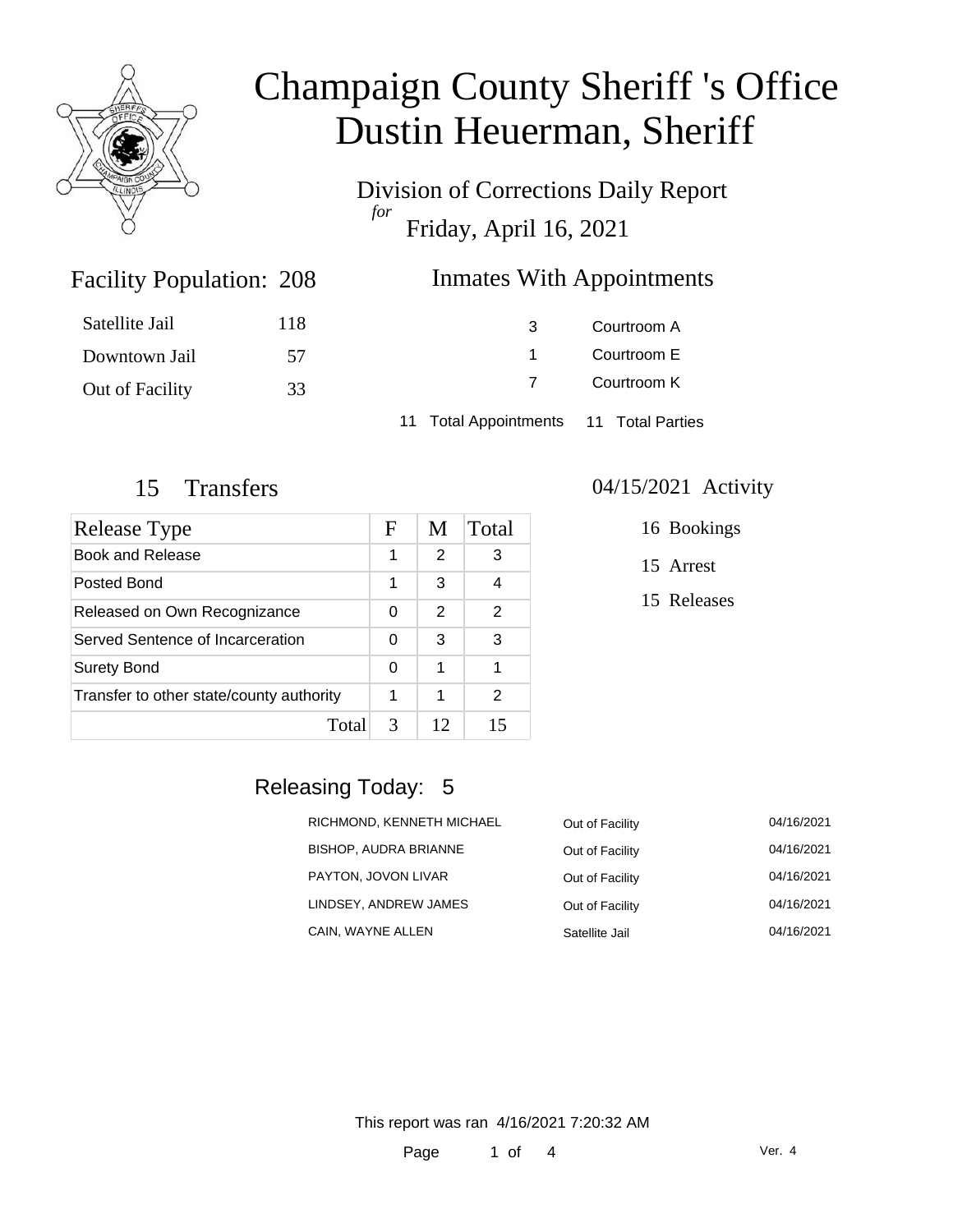

Division of Corrections Daily Report *for* Friday, April 16, 2021

### Custody Status Count

- Electronic Home Dentention 31
	- Felony Arraignment 28
		- Felony Other 1
	- Felony Pre-Sentence 6
	- Felony Pre-Sentence DUI 1
		- Felony Pre-Trial 93
	- Felony Sentenced CCSO 2
	- Felony Sentenced IDOC 27
		- Hold Sentenced IDOC 5
	- Misdemeanor Arraignment 1
		- Misdemeanor Pre-Trial 5
			- Petition to Revoke 1
			- Remanded to DHS 7
				- Total 208

This report was ran 4/16/2021 7:20:32 AM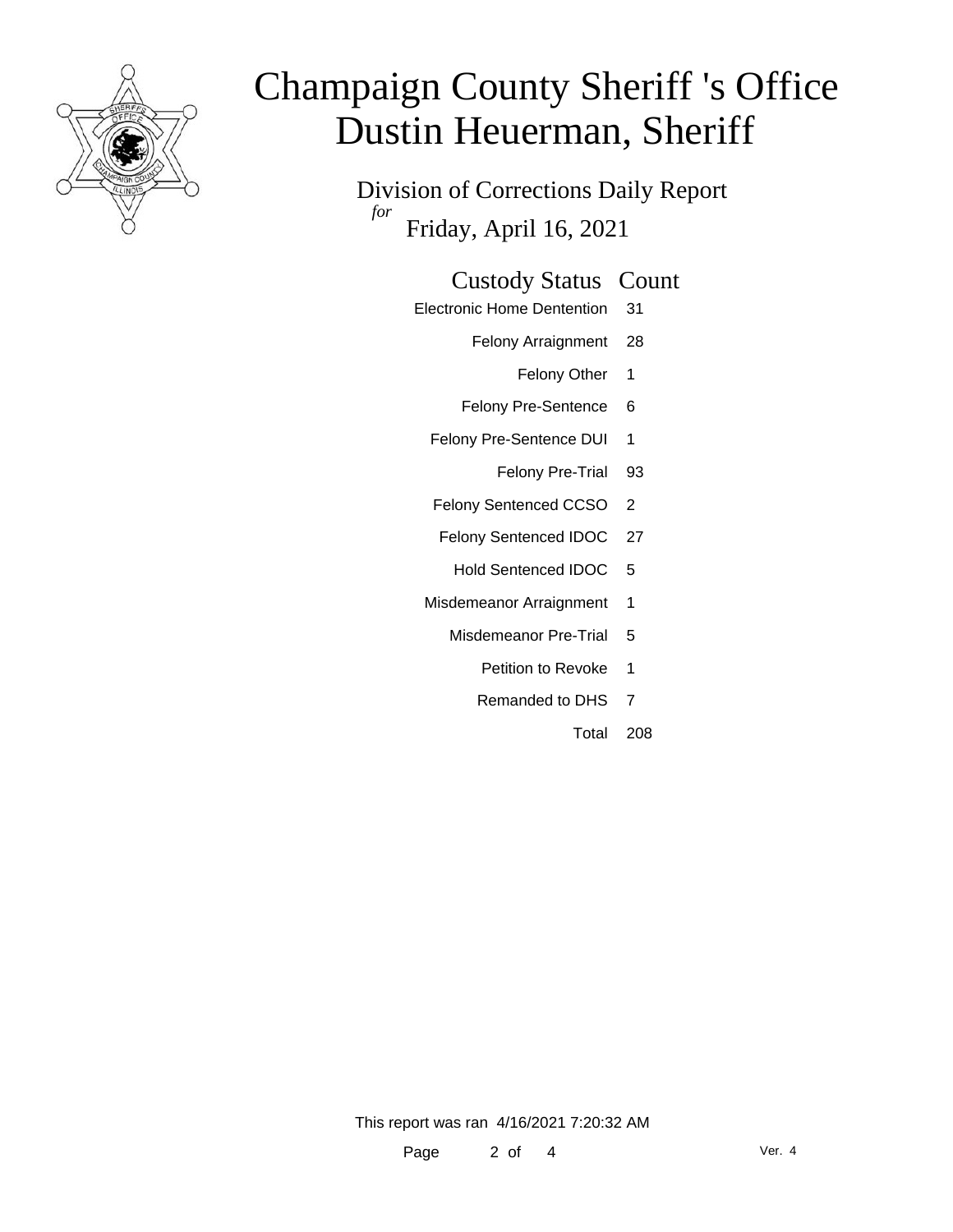

Division of Corrections Daily Report *for* Friday, April 16, 2021

### Inmates With Appointments

| Jailing Party Name             | Location    | Number of Records / Node |
|--------------------------------|-------------|--------------------------|
| <b>BROWN, DANTE MAURICE</b>    | Courtroom K | 1 / Satellite Jail       |
| DEITZ, TILLIE SHENISE          | Courtroom K | 1 / Satellite Jail       |
| GALLOWAY, SAIRRON SONTEZ       | Courtroom K | 1 / Satellite Jail       |
| GARY, DAKOTA TREVON            | Courtroom A | 1 / Downtown Jail        |
| <b>GREEN, KENNETH ANTHONY</b>  | Courtroom K | 1 / Satellite Jail       |
| PETTIS, CARON RAVI             | Courtroom A | 1 / Satellite Jail       |
| SHACKELFORD, MARK ANTHONY      | Courtroom K | 1 / Satellite Jail       |
| SMITH, GREGORY JAMES           | Courtroom A | 1 / Satellite Jail       |
| STAPLE, CHICO LORENZO          | Courtroom K | 1 / Satellite Jail       |
| <b>SUTTON, FRANKIE DMARVIO</b> | Courtroom K | 1 / Satellite Jail       |
| TURNER, DRAYLIN MERSHAWN       | Courtroom E | 1 / Downtown Jail        |

### **Transfers**

| <b>BAITY, TANISHA BASHE</b>     | Posted Bond                                             | Satellite Jail  |
|---------------------------------|---------------------------------------------------------|-----------------|
| <b>BAMERT, NICHOLAS ANTHONY</b> | <b>Surety Bond</b>                                      | Satellite Jail  |
| <b>BANKS, DAVID DARNELL</b>     | Posted Bond                                             | Satellite Jail  |
| BREEDEN, DANIEL JESSIAH         | Posted Bond                                             | Satellite Jail  |
| CORIANO, ALEJANDRO ALEX         | Served Sentence of Incarceration                        | Out of Facility |
| FRIEND, BRANDON JAMAR           | Released on Own Recognizance                            | Satellite Jail  |
| <b>GARY, NAPOLEON DEMETRIUS</b> | Served Sentence of Incarceration                        | Out of Facility |
| JOHNSON, CONTRELL               | Transfer to other state/county authority                | Satellite Jail  |
| LEE, JUNGSOO                    | Book and Release                                        | Out of Facility |
| MCFALL-DORSEY, ESSENCE<br>LEANN | Transfer to other state/county authority Satellite Jail |                 |
| PELMORE, BARRY CLAYTON          | Served Sentence of Incarceration                        | Out of Facility |
| <b>STUKINS, DANNY RAY</b>       | Book and Release                                        | Out of Facility |
| THOMAS, ELIJAH                  | Posted Bond                                             | Satellite Jail  |
|                                 |                                                         |                 |